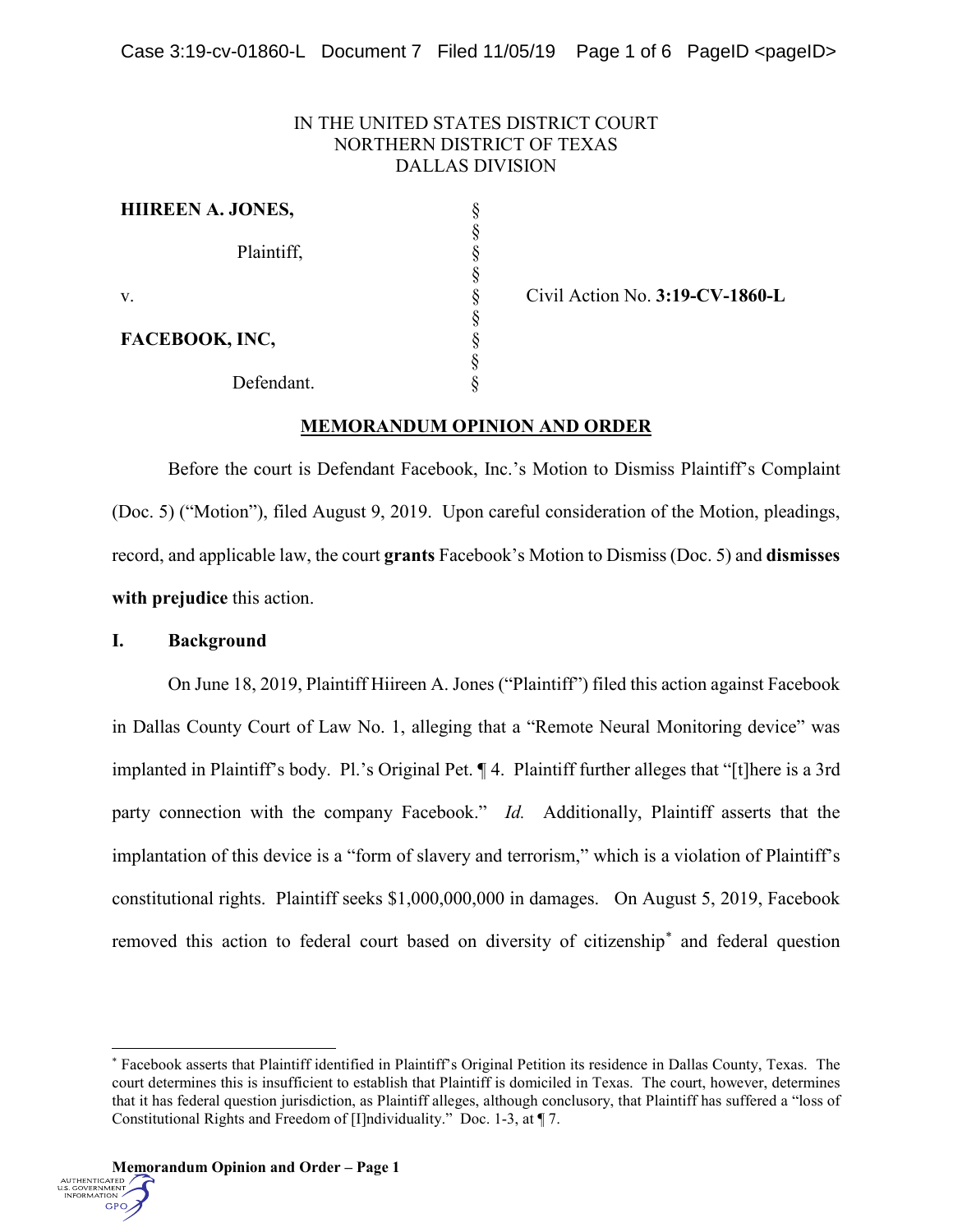jurisdiction. On August 9, 2019, Facebook filed its Motion to Dismiss, asserting that Plaintiff has failed to state a claim upon which relief can be granted.

#### **II. Standard for Rule 12(b)(6) - Failure to State a Claim**

To defeat a motion to dismiss filed pursuant to Rule 12(b)(6) of the Federal Rules of Civil Procedure, a plaintiff must plead "enough facts to state a claim to relief that is plausible on its face." *Bell Atlantic Corp. v. Twombly*, 550 U.S. 544, 570 (2007); *Reliable Consultants, Inc. v. Earle*, 517 F.3d 738, 742 (5th Cir. 2008); *Guidry v. American Pub. Life Ins. Co.*, 512 F.3d 177, 180 (5th Cir. 2007). A claim meets the plausibility test "when the plaintiff pleads factual content that allows the court to draw the reasonable inference that the defendant is liable for the misconduct alleged. The plausibility standard is not akin to a 'probability requirement,' but it asks for more than a sheer possibility that a defendant has acted unlawfully." *Ashcroft v. Iqbal*, 556 U.S. 662, 678 (2009) (internal citations omitted). While a complaint need not contain detailed factual allegations, it must set forth "more than labels and conclusions, and a formulaic recitation of the elements of a cause of action will not do." *Twombly,* 550 U.S. at 555 (citation omitted). The "[f]actual allegations of [a complaint] must be enough to raise a right to relief above the speculative level . . . on the assumption that all the allegations in the complaint are true (even if doubtful in fact)." *Id.* (quotation marks, citations, and footnote omitted). When the allegations of the pleading do not allow the court to infer more than the mere possibility of wrongdoing, they fall short of showing that the pleader is entitled to relief. *Iqbal*, 556 U.S. at 679.

In reviewing a Rule 12(b)(6) motion, the court must accept all well-pleaded facts in the complaint as true and view them in the light most favorable to the plaintiff. *Sonnier v. State Farm Mutual Auto. Ins. Co.,* 509 F.3d 673, 675 (5th Cir. 2007); *Martin K. Eby Constr. Co. v. Dallas Area Rapid Transit*, 369 F.3d 464, 467 (5th Cir. 2004); *Baker v. Putnal*, 75 F.3d 190, 196 (5th Cir. 1996). In ruling on such a motion, the court cannot look beyond the pleadings. *Id.*; *Spivey v.*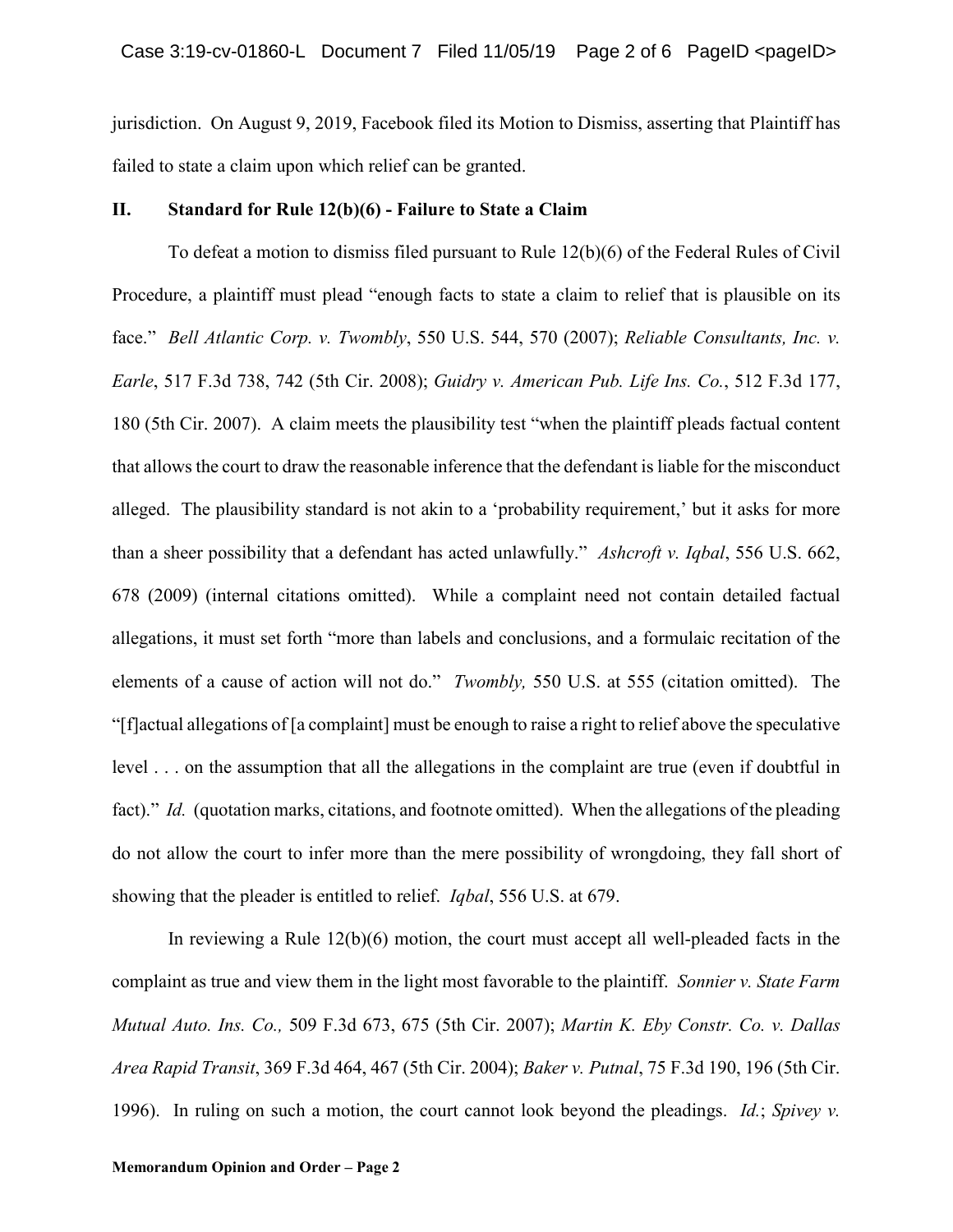*Robertson*, 197 F.3d 772, 774 (5th Cir. 1999). The pleadings include the complaint and any documents attached to it. *Collins v. Morgan Stanley Dean Witter*, 224 F.3d 496, 498-99 (5th Cir. 2000). Likewise, "'[d]ocuments that a defendant attaches to a motion to dismiss are considered part of the pleadings if they are referred to in the plaintiff's complaint and are central to [the plaintiff's] claims.'" *Id.* (quoting *Venture Assocs. Corp. v. Zenith Data Sys. Corp*., 987 F.2d 429, 431 (7th Cir. 1993)). In this regard, a document that is part of the record but not referred to in a plaintiff's complaint *and* not attached to a motion to dismiss may not be considered by the court in ruling on a 12(b)(6) motion. *Gines v. D.R. Horton, Inc.*, 699 F.3d 812, 820 & n.9 (5th Cir. 2012) (citation omitted). Further, it is well-established and '"clearly proper in deciding a 12(b)(6) motion [that a court may] take judicial notice of matters of public record."' *Funk v. Stryker Corp.*, 631 F.3d 777, 783 (5th Cir. 2011) (quoting *Norris v. Hearst Trust*, 500 F.3d 454, 461 n.9 (5th Cir. 2007) (citing *Cinel v. Connick*, 15 F.3d 1338, 1343 n.6 (5th Cir. 1994)).

The ultimate question in a Rule 12(b)(6) motion is whether the complaint states a valid claim when it is viewed in the light most favorable to the plaintiff. *Great Plains Trust Co. v. Morgan Stanley Dean Witter*, 313 F.3d 305, 312 (5th Cir. 2002). While well-pleaded facts of a complaint are to be accepted as true, legal conclusions are not "entitled to the assumption of truth." *Iqbal*, 556 U.S. at 679 (citation omitted). Further, a court is not to strain to find inferences favorable to the plaintiff and is not to accept conclusory allegations, unwarranted deductions, or legal conclusions*. R2 Invs. LDC v. Phillips*, 401 F.3d 638, 642 (5th Cir. 2005) (citations omitted). The court does not evaluate the plaintiff's likelihood of success; instead, it only determines whether the plaintiff has pleaded a legally cognizable claim. *United States ex rel. Riley v. St. Luke's Episcopal Hosp.*, 355 F.3d 370, 376 (5th Cir. 2004). Stated another way, when a court deals with a Rule 12(b)(6) motion, its task is to test the sufficiency of the allegations contained in the pleadings to determine whether they are adequate enough to state a claim upon which relief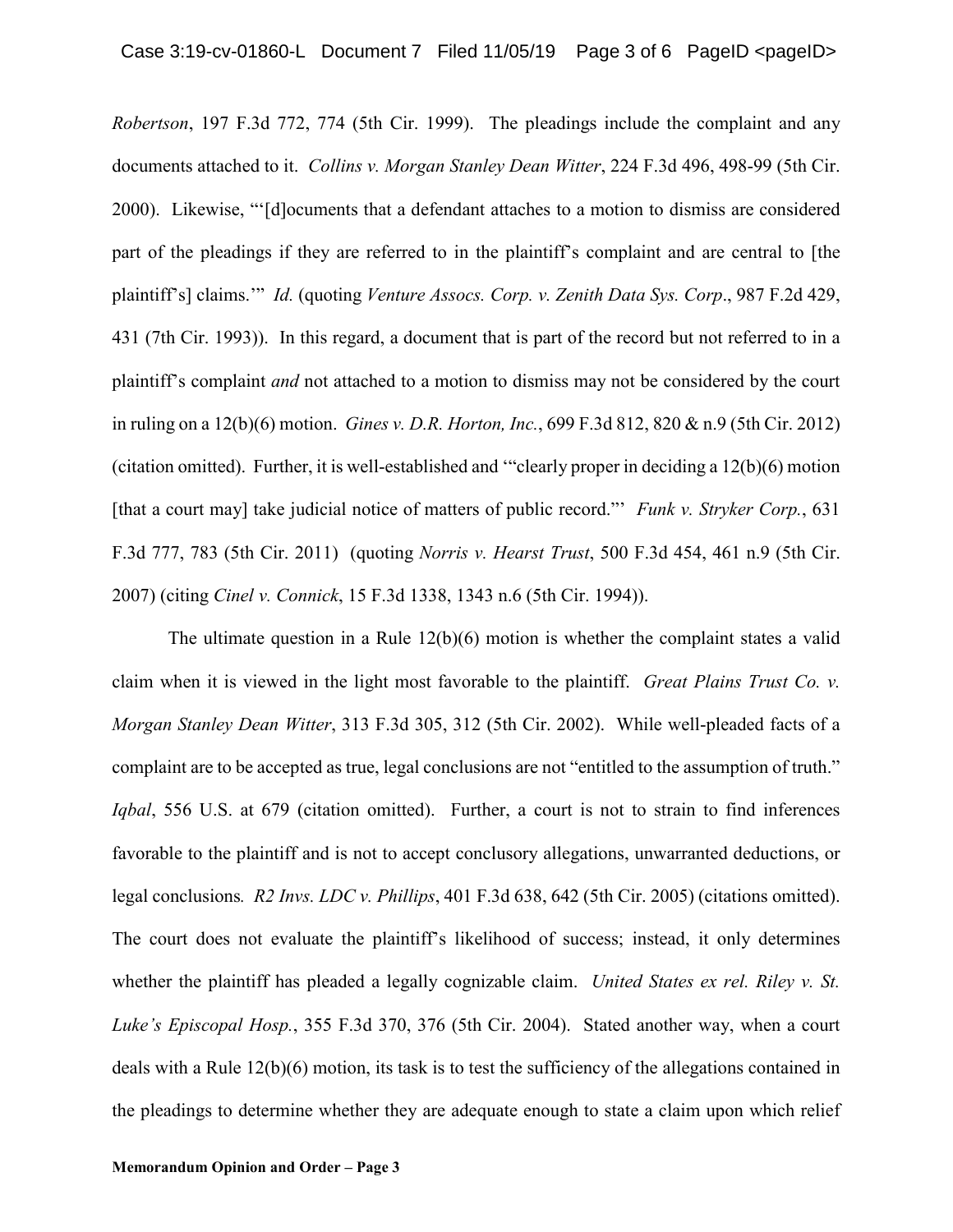can be granted. *Mann v. Adams Realty Co.*, 556 F.2d 288, 293 (5th Cir. 1977); *Doe v. Hillsboro Indep. Sch. Dist*., 81 F.3d 1395, 1401 (5th Cir. 1996), *rev'd on other grounds*, 113 F.3d 1412 (5th Cir. 1997) (en banc). Accordingly, denial of a 12(b)(6) motion has no bearing on whether a plaintiff ultimately establishes the necessary proof to prevail on a claim that withstands a 12(b)(6) challenge. *Adams*, 556 F.2d at 293.

### **III. Analysis**

Facebook contends that Plaintiff's claims should be dismissed as Plaintiff does not identify any state of federal law that applies or assert any particular cause of action. Additionally, Plaintiff does not identify any wrongful act by Facebook and only makes conclusory statements regarding any alleged constitutional violations without any supporting allegations. Facebook also asserts that any constitutional claims against it should be dismissed with prejudice, as it is not a state actor. The court agrees.

Plaintiff has not asserted any allegations that Facebook, as a private company, has committed any wrongdoing under the color of law, or that it conspired with a state actor to commit any deprivation of constitutional rights. *See Lincoln v. Brown & Williams*, 180 F.3d 261, at \*1 (5th Cir. 1999) (citing *Adickes v. S.H. Kress & Co.*, 398 U.S. 144, 150-52 (1970)). The court, therefore, concludes that Plaintiff not only failed to sufficiently plead allegations supporting a plausible claim, but Plaintiff also failed to raise *any* plausible claim for recovery against Facebook.

Additionally, Plaintiff did not file a response to Facebook's Motion to Dismiss. As Plaintiff presented no argument in defense of the claims asserted in the Original Petition, the court concludes that Plaintiff has abandoned the claims for violations of Plaintiff's Constitutional Rights and Freedom of Individuality. *See Black v. Panola Sch. Dist.*, 461 F.3d 584, 588 n.1 (5th Cir. 2006) (concluding Plaintiff abandoned or waived her retaliatory abandonment claim when she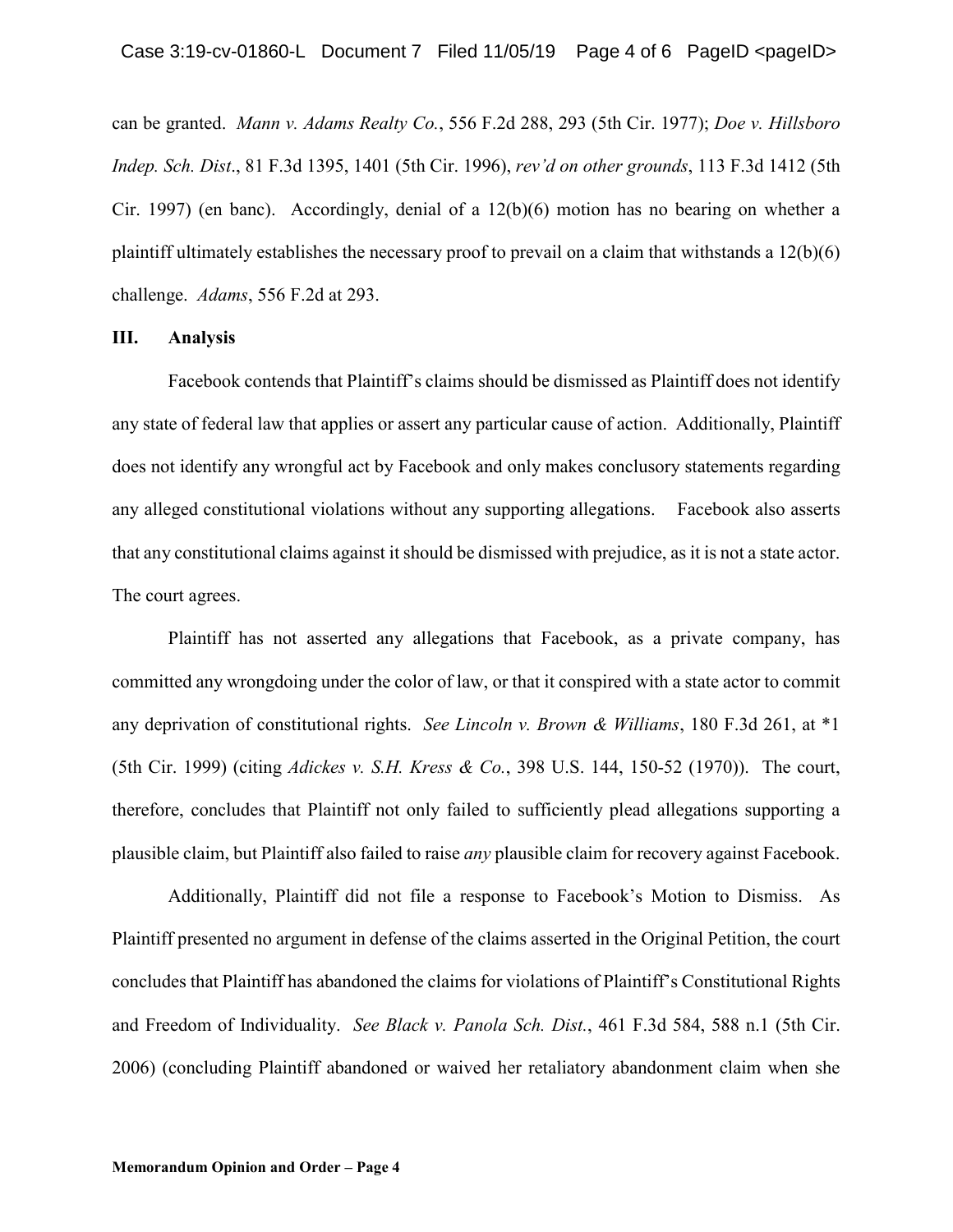failed to defend her claim in response to a motion to dismiss). For these reasons, the court will grant Facebook's Motion to Dismiss as it relates to all claims asserted by Plaintiff.

The court also determines that giving Plaintiff an opportunity to amend would be futile. The provision of Rule 15(a)(2) of the Federal Rules of Civil Procedure that states "[t]he court should freely give leave when justice so requires" is not without limitation. The decision to allow amendment of a party's pleadings is within the sound discretion of the district court. *Foman v. Davis*, 371 U.S. 178, 182 (1962); *Norman v. Apache Corp*., 19 F.3d 1017, 1021 (5th Cir. 1994) (citation omitted). In determining whether to allow an amendment of the pleadings, a court considers the following: "undue delay, bad faith or dilatory motive on the part of the movant, repeated failure to cure deficiencies by amendments previously allowed, undue prejudice to the opposing party by virtue of allowance of the amendment, [and] futility of amendment." *Foman*, 371 U.S. at 182; *Schiller v. Physicians Res. Grp. Inc*., 342 F.3d 563, 566 (5th Cir. 2003) (citation omitted). As Plaintiff cannot plead sufficient allegations to support his assertion that a "Remote Neural Monitoring device" has been implanted in Plaintiff's body, the court concludes that allowing leave to amend would be futile and would unnecessarily delay the resolution of this action. Accordingly, the court will not allow Plaintiff an opportunity to file amended pleadings.

#### **IV. Conclusion**

For the reasons herein stated, the court **grants** Facebook's Motion to Dismiss (Doc. 5) and **dismisses with prejudice** all claims asserted by Plaintiff in the Original Petition pursuant to Rule 12(b)(6) for failure to state a claim upon which relief can be granted. The court will enter judgment in accordance with its decision set forth in this opinion by separate document as required by Federal Rule of Civil Procedure 58.